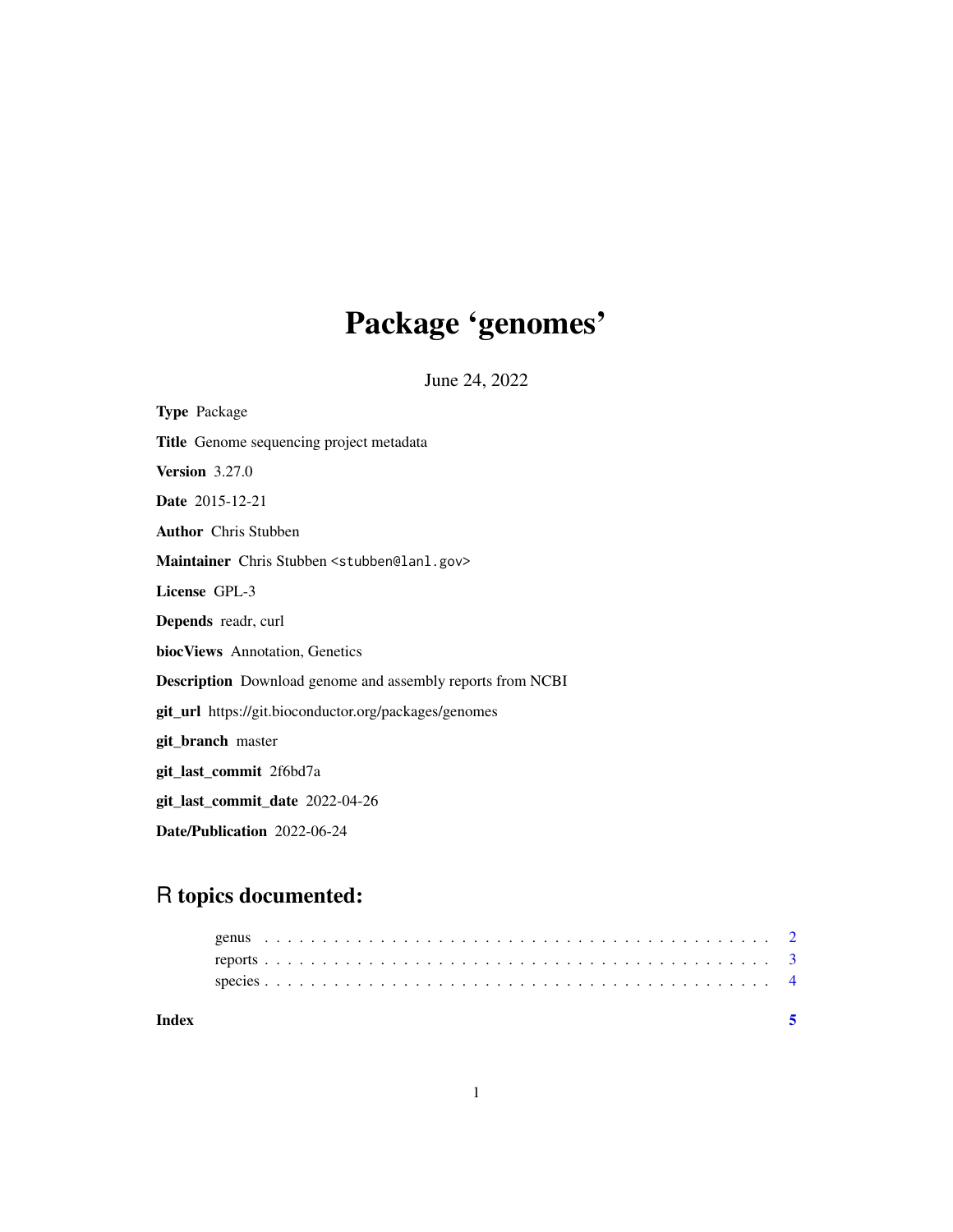<span id="page-1-1"></span><span id="page-1-0"></span>

# Description

Extracts the genus name from a scientific name

# Usage

genus(x)

# Arguments

x A vector of scientific names

# Details

Removes single quotes, brackets and candidate qualifiers.

# Value

A vector of genus names

# Author(s)

Chris Stubben

### See Also

[species](#page-3-1)

# Examples

genus("[Bacillus] selenitireducens")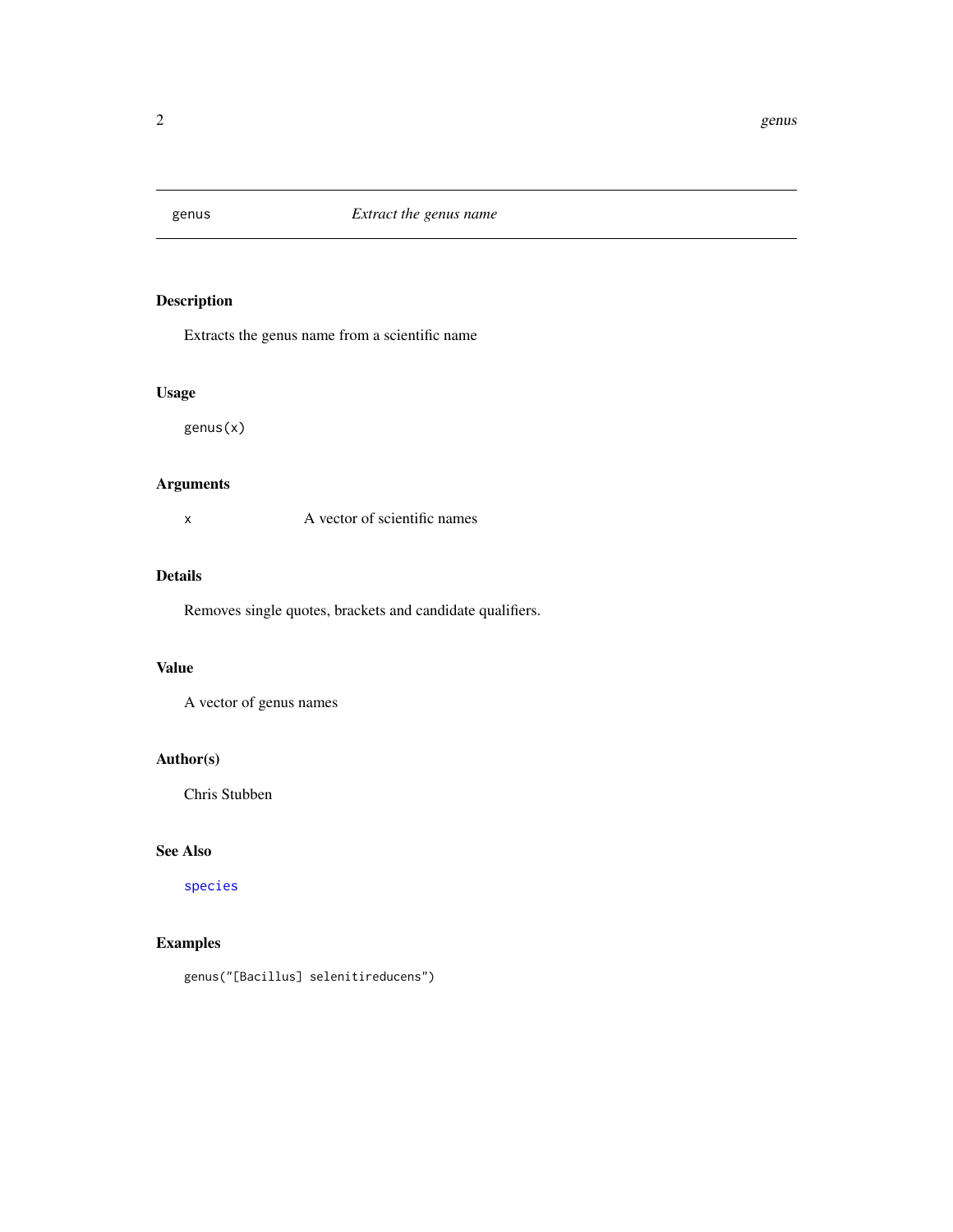<span id="page-2-0"></span>

# Description

Genome and assembly reports from the NCBI genomes FTP

# Usage

reports(file, assembly = FALSE, ...)

#### Arguments

| file                    | file name, if missing then the files in the FTP directory are listed |
|-------------------------|----------------------------------------------------------------------|
| assembly                | use ASSEMBLY_REPORTS directory, default is GENOME_REPORTS            |
| $\cdot$ $\cdot$ $\cdot$ | additional options passed to read_delim                              |

# Details

Uses read\_delim in the readr package to read genome or assembly reports in the genomes FTP

#### Value

A list of files if file name is missing, otherwise a data.frame with class c("tbl\_df", "tbl", "data.frame"). If dplyr is loaded, then printing will return the first ten rows and not the first 10,000.

# Author(s)

Chris Stubben

#### References

See [ftp://ftp.ncbi.nih.gov/genomes/GENOME\\_REPORTS](ftp://ftp.ncbi.nih.gov/genomes/GENOME_REPORTS) and [ftp://ftp.ncbi.nih.gov/genom](ftp://ftp.ncbi.nih.gov/genomes/ASSEMBLY_REPORTS)es/ [ASSEMBLY\\_REPORTS](ftp://ftp.ncbi.nih.gov/genomes/ASSEMBLY_REPORTS)

# Examples

```
reports()
## Not run:
proks <- reports("prokaryotes.txt")
```
## End(Not run)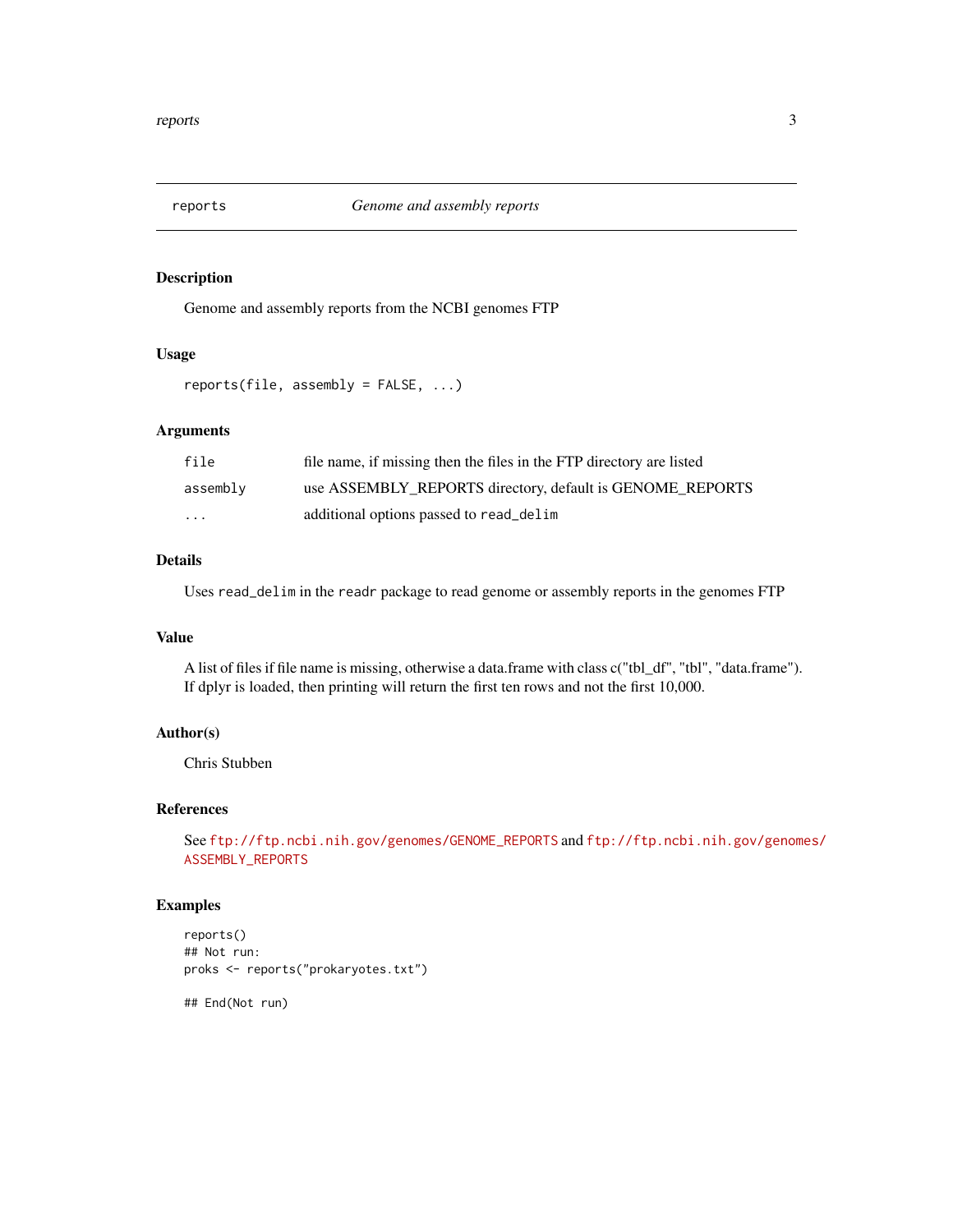<span id="page-3-1"></span><span id="page-3-0"></span>

# Description

Extracts the species name from a scientific name

# Usage

species(x)

# Arguments

x A vector of scientific names

#### Details

Removes single quotes, brackets and candidate qualifiers.

# Value

A vector of species names

# Author(s)

Chris Stubben

# See Also

[genus](#page-1-1)

# Examples

species("Candidatus Carsonella ruddii PV")